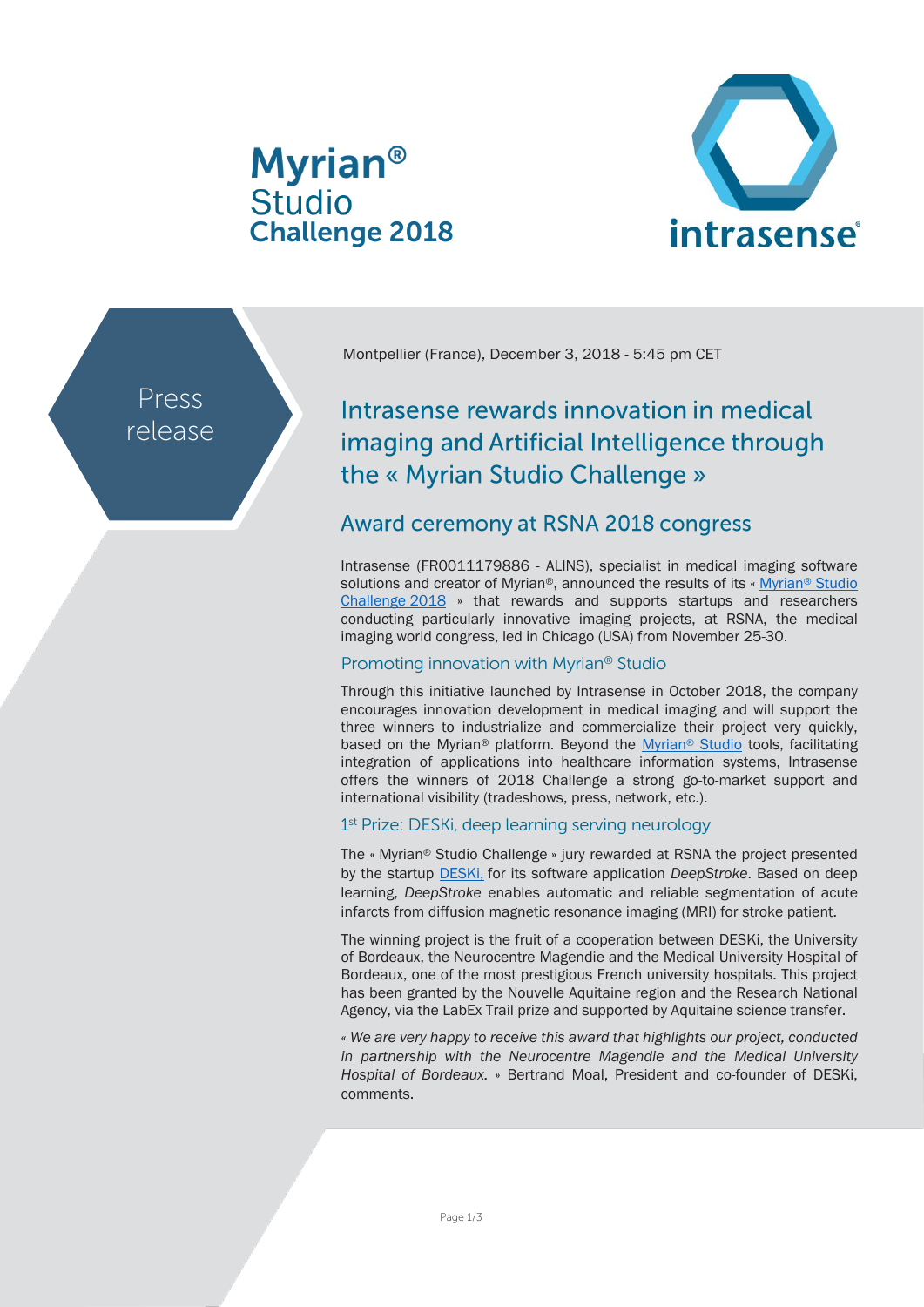



*Intrasense, with its Myrian® platform, has a unique position to support us to industrialize and bring very quickly and operationally our solution to market. »*

#### The Pune University (India) and INSERM (France) also honored

The winner for second prize is Gunjan Naik, PhD student from Technology department of the Pune University, one of the 5 major universities in India. This project includes the development of an automated segmentation method for a region of interest, based on deep learning and led in collaboration with technical experts from [Persistent Systems Ltd.](https://www.persistent.com/) By minimizing human interaction, it will make clinician save precious time and make it more reliable.

The OncoThAI research laboratory (Inserm, Medical University Hospital of Lille and Lille University - France) has been rewarded the third prize, with a software for photodynamic therapy planification in neurosurgery, dedicated to brain cancer treatment, glioblastoma. This innovative approach will offer a new minimally invasive therapeutic modality to people who cannot be operated.

*« Myrian*® *Studio is an excellent development tool for innovation to lead it to industrialization. The international success of « Myrian Studio Challenge » has proven once more appeal of this development tool. »* comments Frédéric HENAFF, Product and Marketing Director at Intrasense.

#### About Intrasense

Founded in 2004, Intrasense develops and markets a unique medical device called Myrian®, a software platform that facilitates diagnosis, decision-making and therapeutic follow-up and makes them more secure. Thanks to Myrian®, more than 800 health institutions spread over 40 countries use a unique and integrated platform supporting all types of imaging modalities (MRI, scanner, etc.). Enriched with expert clinical modules dedicated to specific pathologies, Myrian® also provides a universal image treatment solution that can be fully integrated in any health information system. Intrasense includes 40 employees, among whom 20 are dedicated to Research & Development. Intrasense has been labelled 'innovative company' by the BPI and has invested more than 10 million euros in Research & Development since its creation. For more information, please visit [www.intrasense.fr.](http://www.intrasense.fr/)

#### About DESKi

DESKi, which means « learn » in Breton, is a start-up based in Bordeaux (France), created in January 2016, combining medical expertise and artificial intelligence algorithms mastery. The company aims at developing fast, reliable and automatic medical imaging analysis tools, providing expert analysis to a broad medial community. DESKi has in particular elaborated unique solutions in Deep Learning on several clinical applications, from spine surgery planning to cardiac diagnosis to echography, not to mention segmentation of infarcts from MRI. For more information, please visi[t www.deski.io.](http://www.deski.io/)